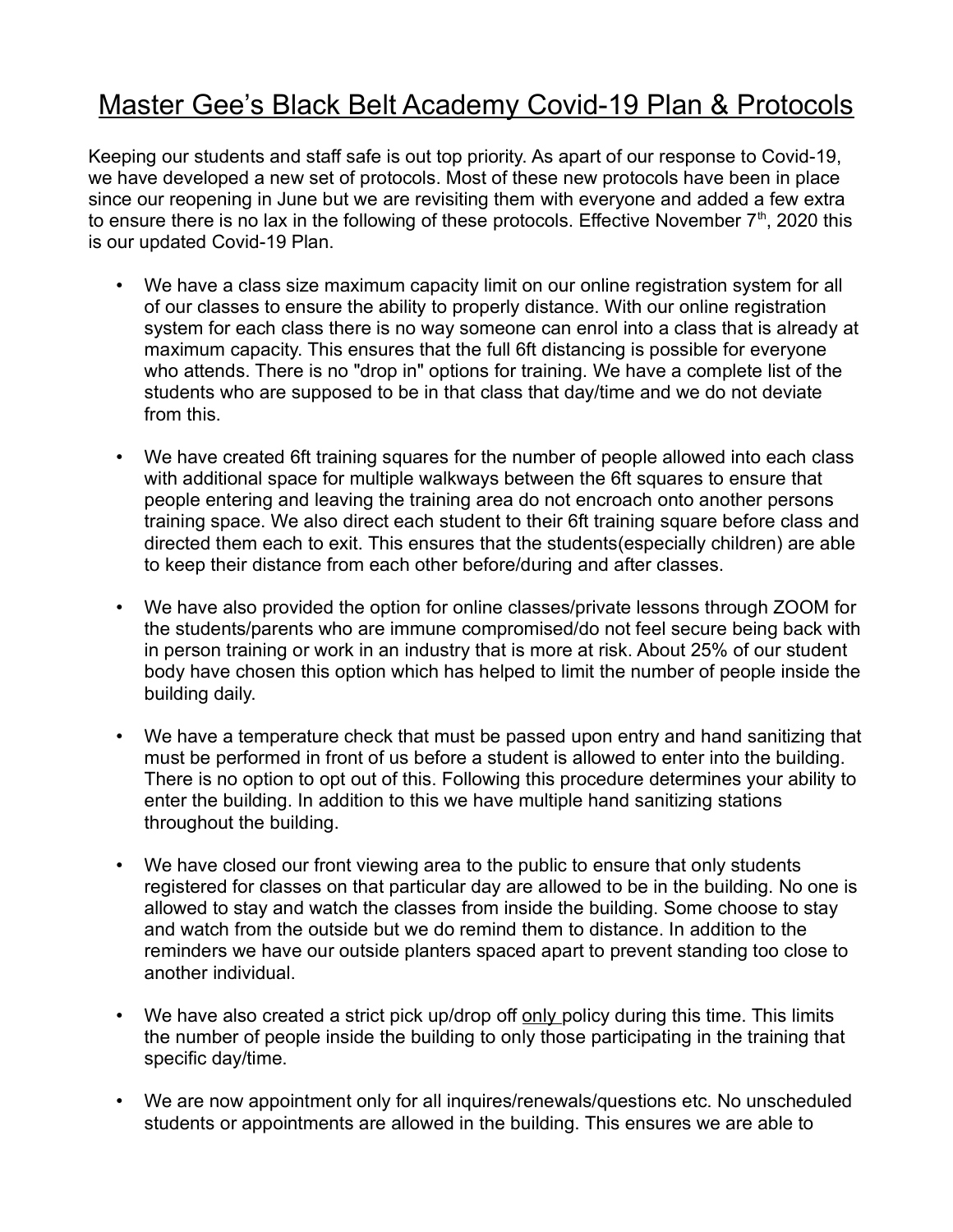schedule people into the building at times when students are not entering/leaving the building. Everyone inside the building is registered for that day/time and full contact information for everyone inside the dojo is required for contact tracing purposes.

- Our bathrooms are currently closed for student use UNLESS it is an absolute emergency. If the bathroom must be used then it is immediately sanitized after use. We also have a separate bathroom for staff to use and that is also immediately sanitized after use.
- We have completely altered our previous weekly class schedule to allow for staggered class times. This allows us to ensure that the two separate doors for entry/exit stops any congestion of people entering or leaving the building. While they enter or exit we remind them to keep their 6ft distance between other students.
- In addition to the altered schedule we have also shortened our classes to not only help keep our students at a lower heart rate(to avoid sweating etc) but to also allow for 30 minutes of proper sanitizing between each class. Everything on the training floor is fully sanitized: the 6ft training squares and the walkways, any workout bags and surfaces the students could have touched. While staff sanitize they continue to wear the proper PPE and protective gloves. Those gloves are then thrown out after each sanitizing.
- Staff have been wearing PPE(masks, face shields, gloves etc) the entire time since our reopening in June and will continue to do so.
- All staff working that day maintain the 6ft distance required, not only from the students but also from each other and wear their PPE the entire time they are in the building. All staff abide by the strict MGBBA sick policy of not entering the premises if they are displaying any symptoms of covid-19 and do not come back to work until after they have sought out testing(and received a negative result) and/or isolated for a minimum of 14 days.
- We have one distanced barrier in place for our front reception desk, as this would be the only area that would be hard to distance if needing help. However, for the time being this front reception area is closed as we are not allowing anyone into the dojo except for the students who are training that day. All inquires and issues are being handled via phone and email.
- We have enforced a mandatory mask policy for anyone entering the building or training. This means that no one in the building is without PPE, no exceptions. We do supply free PPE for our students should someone forget theirs. As this is a mandatory requirement for classes we are willing to make sure these are available for everyone free of charge.
- We have also cancelled our Fight Fit class. This is a high intensity martial arts aerobic class. While distancing can be maintained for this class we aren't confident that keeping this class going is beneficial at this point in time so we have chosen to remove it from our available training until the guidelines let us know it is safe to resume.